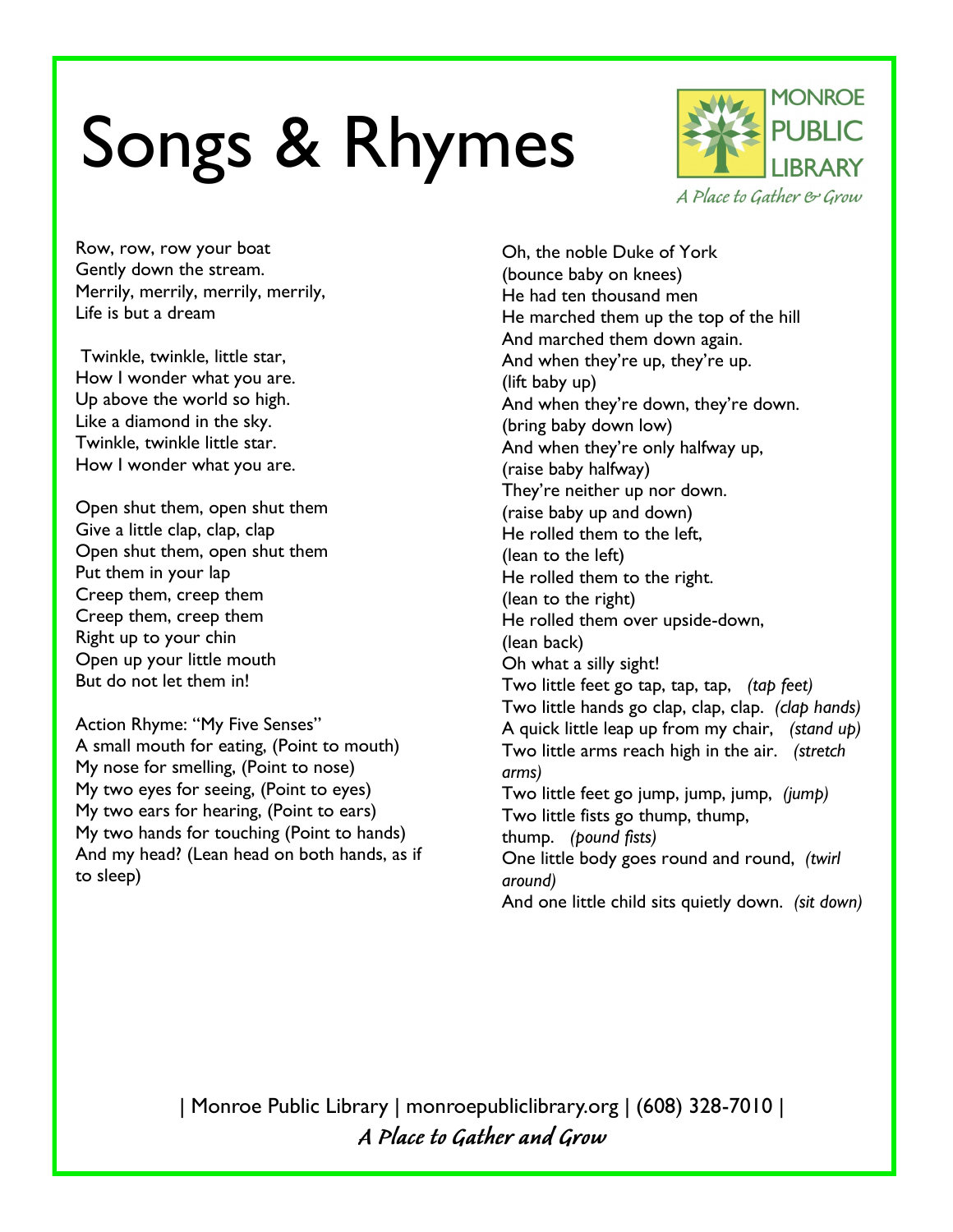

Action Rhyme: "Teddy Bear, Teddy Bear" Teddy bear, teddy bear, turn around Teddy bear, teddy bear, touch the ground Teddy bear, teddy bear, reach up high Teddy bear, teddy bear, touch the sky Teddy bear, teddy bear, touch your knees Teddy bear, teddy bear, sit down please

Rhyme: "Good Night" One fluffy quilt on my bed, Two little pillows on my head, Three teddy bears to hold tight Four kisses from Mom for a restful night, Five hugs from Dad, and off goes my light! Good night!

Fingerplay: "Here is a Cave"

Here is a cave. Inside is a bear. (bend fingers on one hand; put thumb inside)

Now he comes out to get some fresh air. (pop out thumb)

He stays out all summer in sunshine and heat. He hunts in the forest for berries to eat. (move thumb in a circle)

When snow starts to fall, he hurries inside His warm little cave and there he will hide. (put thumb inside fingers)

Snow covers the cave like a fluffy white rug. Inside the bear sleeps all cozy and snug. (place one hand over the other)

5 little kittens, all black and white (hold up fist) sleeping very soundly all through the night Meow, meow, meow, meow, meow, (stretch up a finger on each word) Time to wake up now! (wiggle fingers)

Action Rhyme: "We Can Jump" We can jump, jump, jump We can hop, hop, hop We can clap, clap, clap We can stop, stop, stop We can nod our heads for yes We can shake our heads for no We can bend our knees a little bit And we can sit down really slow

Action Rhyme: "We're Going on a Bear Hunt" We're going on a bear hunt (We're going on a bear hunt) Gonna catch a big one (Gonna catch a big one) I'm not scared (I'm not scared) What a beautiful day! (What a beautiful day!) Oh look! It's some long, wavy grass! Can't go under it (Can't go under it) Can't go over it (Can't go over it) Can't go around it (Can't go around it) Gotta go through it (Gotta go through it!) (Trees, River, Storm, Cave, etc. until you meet a bear; then run back!)

5 little monkeys sitting in a tree, (show five fingers) teasing my crocodile you can't catch me, (waggle finger) Along comes MR. Crocodile And SNAP! (make a mouth snapping motion with both hands) 4, 3, 2, 1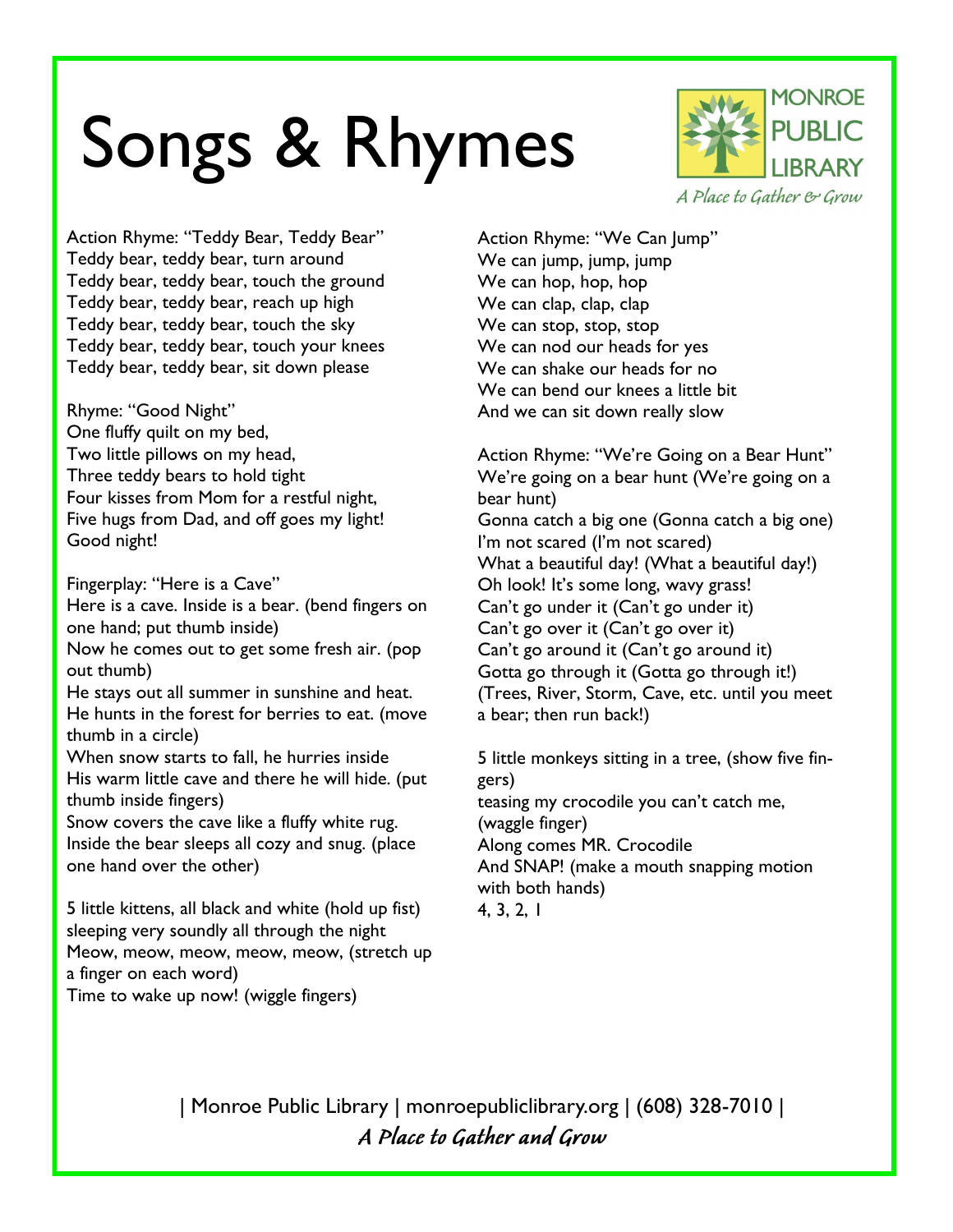

Song: "Baby Beluga" Baby beluga in the deep blue sea, Swim so wild and you swim so free. Heaven above and the sea below, And a little white whale on the go. Baby beluga, baby beluga, Is the water warm? Is your mama home, With you so happy? Way down yonder where the dolphins play, Where you dive and splash all day, Waves roll in and the waves roll out. See the water squirting out of your spout. Baby beluga, oh, baby beluga, Sing your little song, sing for all your friends. We like to hear you. Baby beluga in the deep blue sea, Swim so wild and you swim so free. Heaven above and the sea below, And a little white whale on the go. You're just a little white whale on the go.

Action Song: "If You're Happy and You Know It"

If you're happy and you know it, clap your hands

If you're happy and you know it, clap your hands

If you're happy and you know it, then your face will surely show it

If you're happy and you know it, clap your hands

Stomp your feet // Shout hooray

Action Rhyme: "On My Face" On my face I have a nose, And way down here I have ten toes. I have two eyes that I can blink. I have a head to help me think. I have a chin, and very near, I have two ears to help me hear. I have a mouth with which to speak, And when I run, I use my feet. Here are arms to hold up high, And here's a hand to wave goodbye.

Action Rhyme: "Monster, Monster" Monster, monster, turn around Monster, monster, touch the ground Monster, monster, reach up high Monster, monster, touch the sky Monster, monster, touch your nose Monster, monster, grab your toes Monster, monster, touch your knees Monster, monster, sit down please

Song: "I'm Bringing Home a Baby Bumblebee" I'm bringing home a baby bumblebee Won't my mommy be so proud of me? I'm bringing home a baby bumblebee Ouch, it stung me! (Squishing, what a mess; Washing up, now I'm all clean!)

Song: "If You're a Reader and You Know It" If you're a reader and you know it, clap your hands If you're a reader and you know it, clap your hands If you're a reader and you know it and you really want to show it If you're a reader and you know it, clap your hands

(shoot hooray, read a book)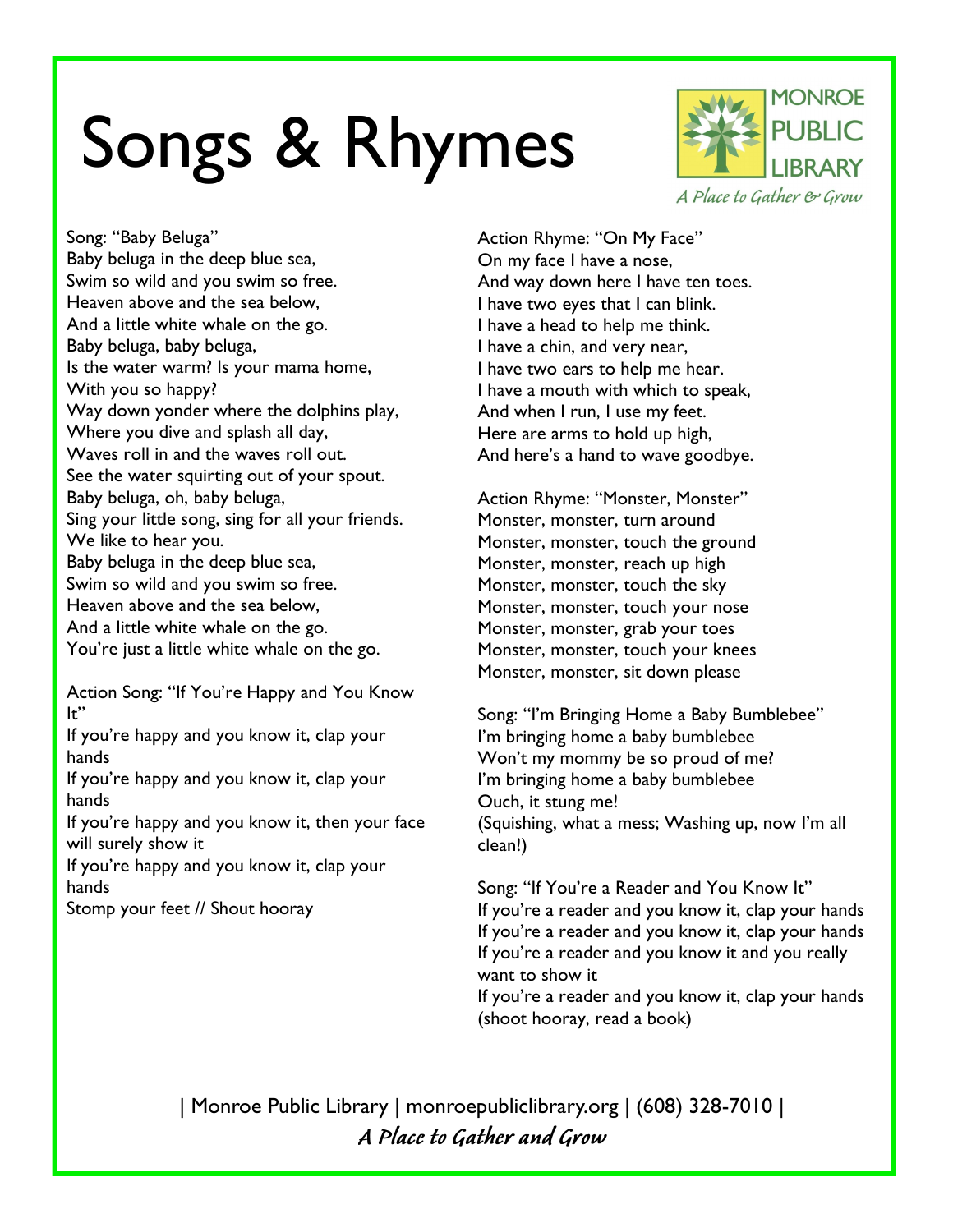

Five Little Monkeys Jumping on the Bed" Five little monkeys jumping on the bed One fell off and bumped his head Mama called the doctor and the doctor said, "No more monkeys jumping on the bed!"

"Elephants in the Bathtub" One elephant in the bathtub Going for a swim Knock, knock *(clap twice)* Splash, splash *(slap knees twice)* Come on in! *(motion with both hands to come in) ...two, three, four...* Five elephants in the bathtub Going for a swim Knock, knock *(clap twice)* Splash, splash *(slap knees twice)* It all fell in! *(knock the felt pieces down)*

"The Wheels On the Bus"

The wheels on the bus go round and round, round and round, round and round.

The wheels on the bus go round and round, all through the town.

The wipers on the bus go Swish, swish, swish; The doors on the bus go open and shut; The horn on the bus goes Beep, beep, beep; The Driver on the bus says "Move on back, The people on the bus go Up and Down; The baby on the bus says "Wah, wah, wah"; The mommy on the bus says "Shush, shush, shush."

This is big big big This is small small small This is short short short This is tall tall tall This is fast fast fast This is slow slow slow This is yes yes yes This is no no no

The more we get together, together, together. The more we get together, the happier we'll be. For your friends are my friends. And my friends are your friends. The more we get together, the happier we'll be.

The itsy-bitsy spider Climbed up the water spout Down came the rain And washed the spider out Out came the sun And dried up all the rain And the itsy-bitsy spider Climbed up the spout again

Oats and Beans and Barley Grow *(pound fist over fist)* Oats and beans and barley grow, Oats and beans and barley grow.

Do you or I or anyone know *(point at children, point at self, hands out/shrug shoulders)*

How oats and beans and barley grow? *(pound fist over fist)*t

irst the farmer sows his seed,

Then he stands and takes his ease.

Stamps his feet and claps his hands, *(stamp feet, clap hands)*

And turns around to view the lands. *(turn around)*